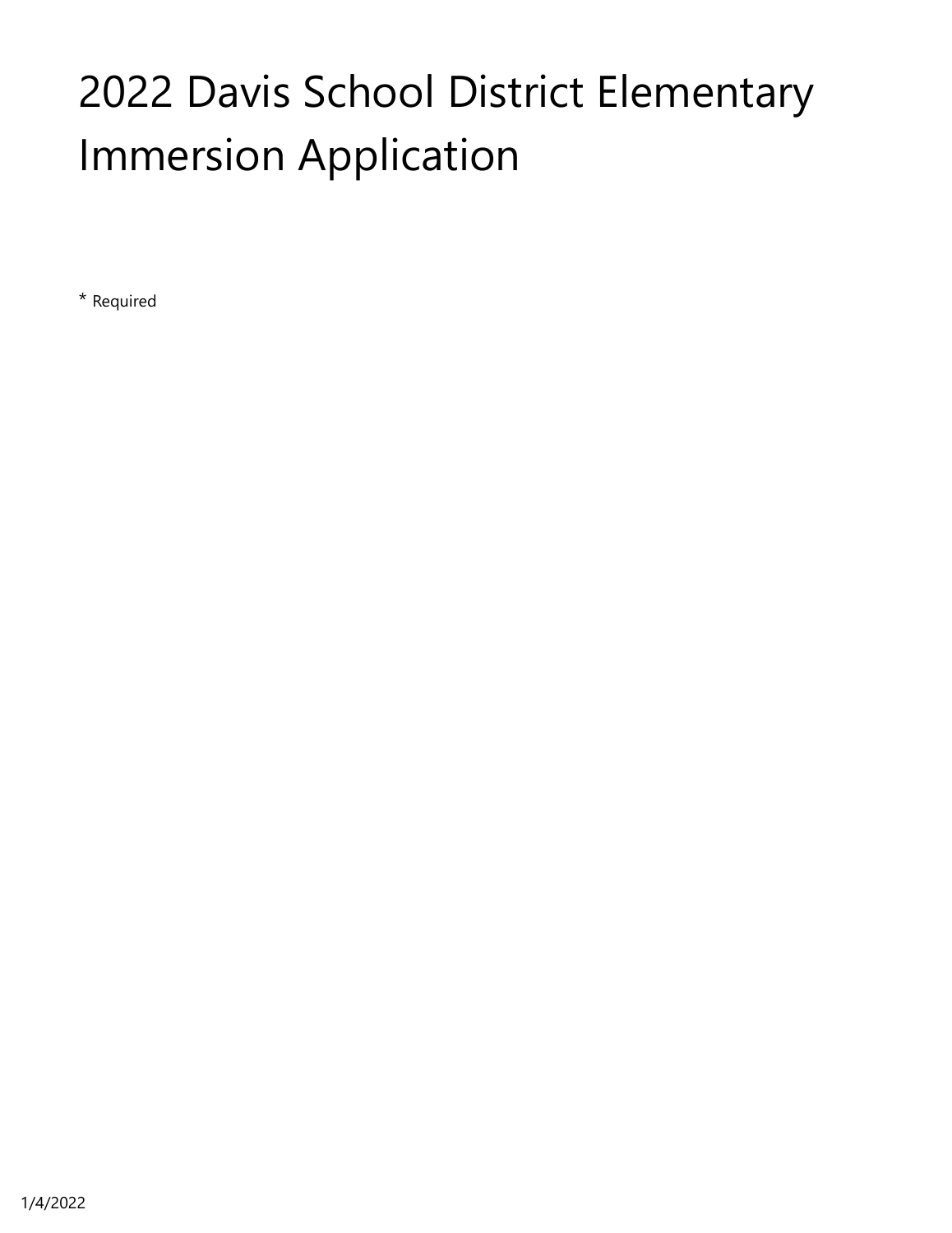1. The application window for entry into the lottery system for fall of the 2022-2023 school year is now open (January to April). Students entering Kindergarten, 1st grade or 2nd grade are eligible to apply for initial placement via the lottery system. Please note that some schools begin their immersion program in Kindergarten, while others begin in 1st Grade.

Students in 3rd to 6th can also apply. Placement will be based on program availability and student language proficiency.

Applications received outside of the application window will be considered on a case by case basis and not be eligible for preferred entry placement.

Immersion schools in Davis School District include:

Chinese

-Heritage Elementary; 1354 Weaver Lane, Layton; Begins in Kindergarten

-Muir Elementary; 2275 S Davis Blvd, Bountiful; Begins in 1st Grade

-Stewart Elementary; 1155 N Main Street, Centerville; Begins in Kindergarten

-Syracuse Elementary; 1503 S 2000 W, Syracuse; Begins in 1st Grade

French

 -Foxboro Elementary; 587 N Foxboro Drive, North Salt Lake; Begins in Kindergarten -Morgan Elementary; 1065 Thornfield Road, Kaysville; Begins in Kindergarten -Odyssey Elementary; 2050 S 1955 W, Woods Cross; Begins in Kindergarten

Spanish

 -Buffalo Point Elementary; 1924 S Doral Drive, Syracuse; Begins in Kindergarten -Canyon Creek Elementary; 755 S 1100 W, Farmington; Begins in Kindergarten -Eagle Bay Elementary; 1933 W Clark Lane, Farmington; Begins in Kindergarten -Lincoln Elementary; 591 W Antelope Drive, Layton; Begins in 1st Grade -Sand Springs Elementary; 242 N 3200 W, Layton; Begins in Kindergarten

Would you like to continue with the application at this time? \*

Yes, I would like to submit an application for a new or transfering immersion student now. I understand  $\bigcirc$  that applications for initial placement of Kindergarten, 1st grade or 2nd grade students are only accepted during the application window.

No, I will return and complete the application during another time.

#### 2. Student's Last Name \*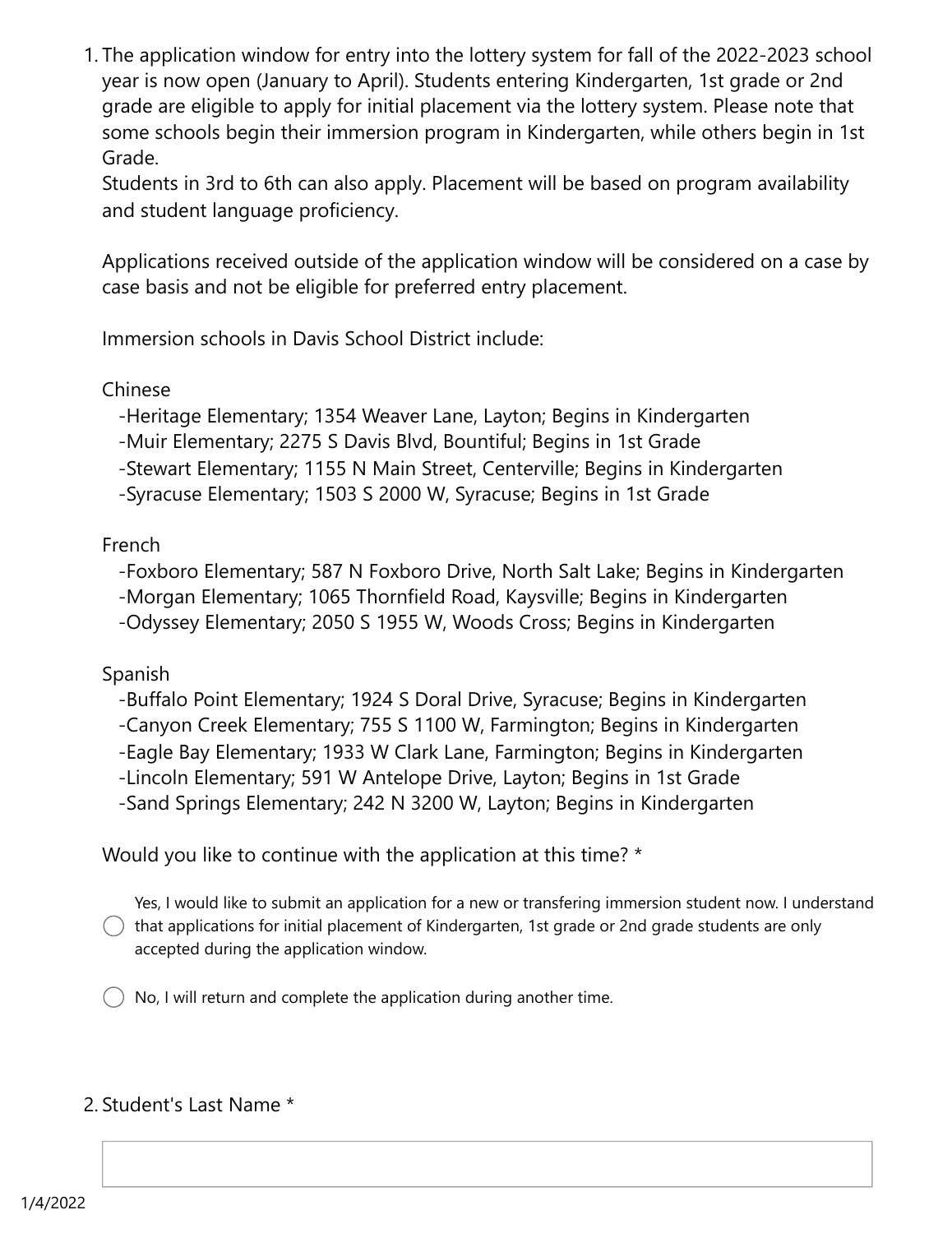3. Student's First Name \*

4. Student's ID # (this is a 7-digit number that can be found on your DSD guardian account. If your child is not currently enrolled in DSD, please type "not enrolled") \*

同

#### 5. Date of Birth \*

Format: M/d/yyyy

#### 6. Student's Gender \*

Male

Female

7. Is your child already enrolled in an immersion program in another district? \*

Yes

No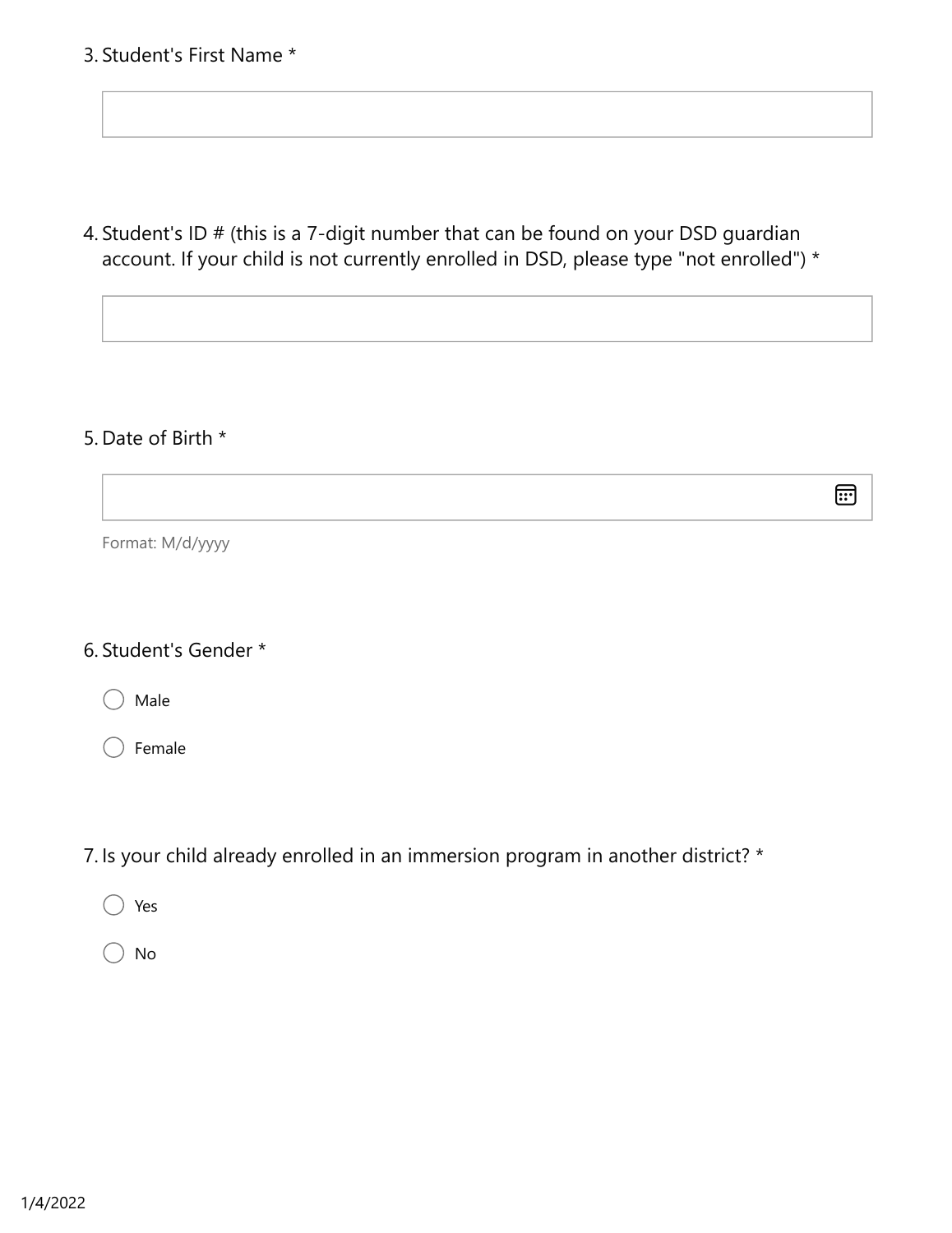8. In which language is your child currently enrolled? \*

| $\bigcirc$ Spanish |
|--------------------|
| ◯ Chinese          |
| French             |
|                    |
| ther               |

9. At which school? (Please include City and State) \*

10. When did your child begin in the immersion program? \*

 $\text{E}$ 

Format: M/d/yyyy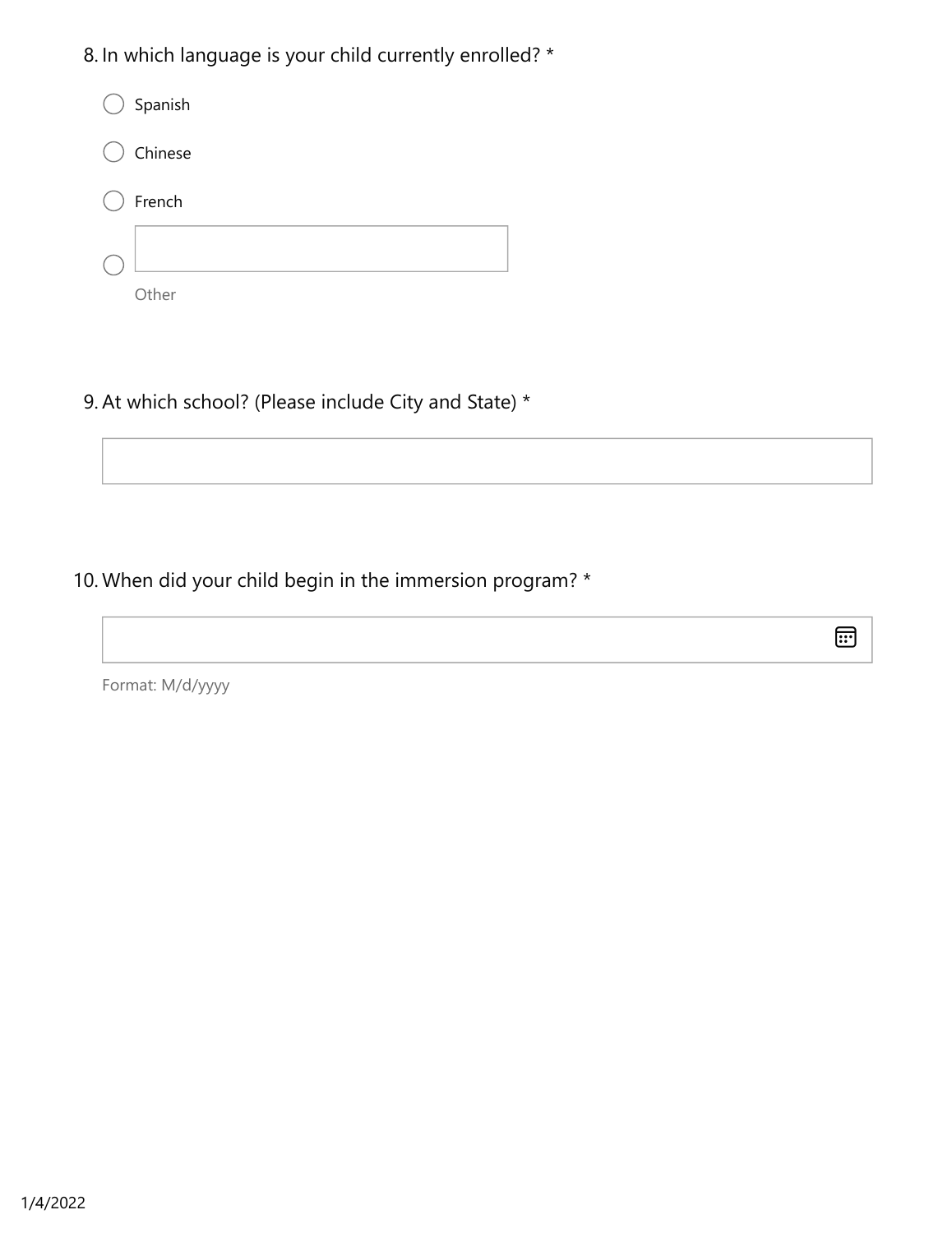- 11. What is your child's current grade level for the 2020-21 school year? \*
	- Pre-K €
	- Kindergarten
	- First grade  $\left($
	- Second grade €
	- $\big)$  Third grade €
	- Fourth grade  $( )$
	- Fifth grade €
	- Sixth grade  $\left(\begin{array}{c} \end{array}\right)$
- 12. Entering Grade Level (Fall 2022) \*
	- Kindergarten C
	- First grade €
	- Second grade €
	- $\bigcirc$  Third grade
	- Fourth grade (
	- Fifth grade
	- Sixth grade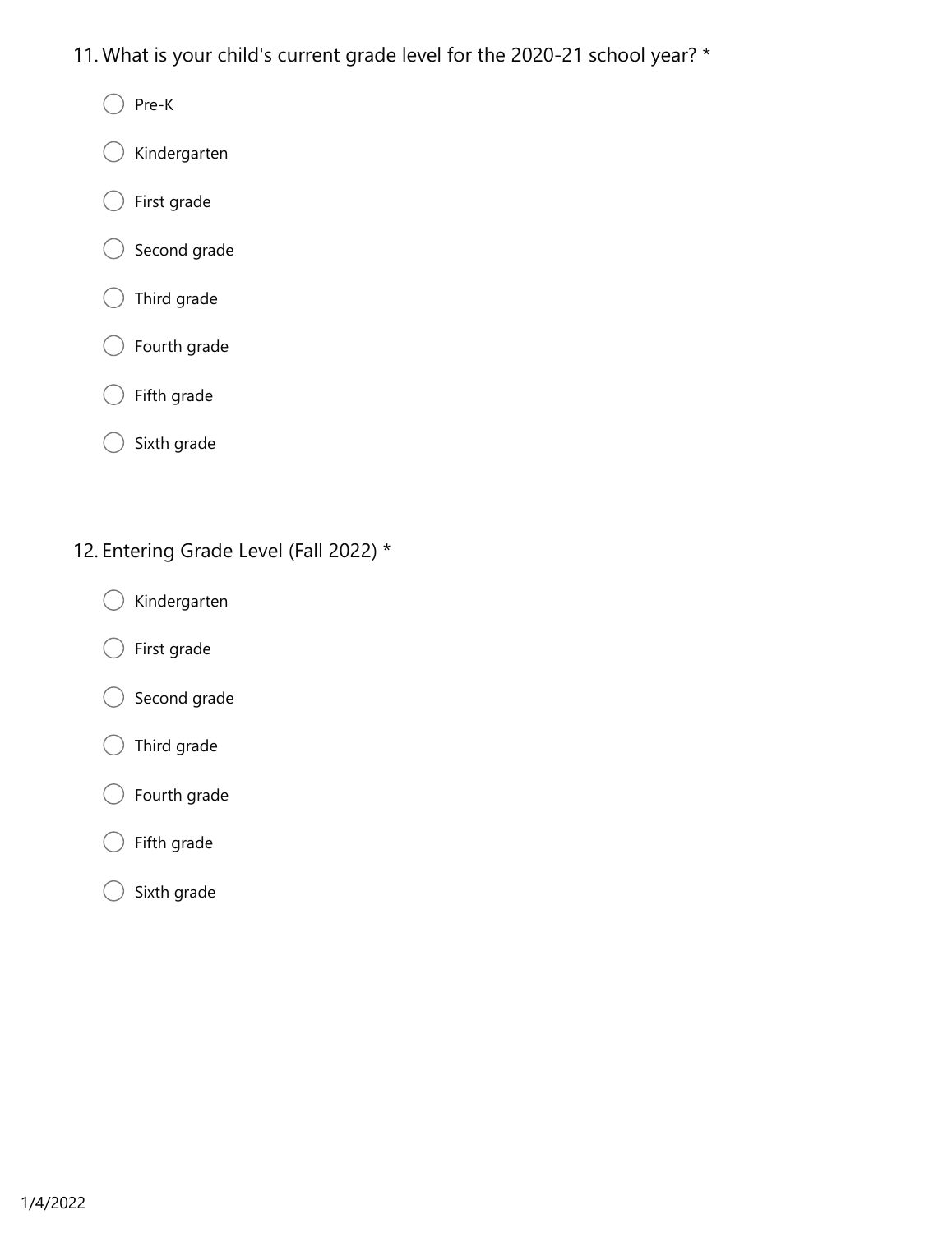#### 13. Student's Boundary School \*

- Adams Elementary
- Adelaide Elementary
- Antelope Elementary
- Bluff Ridge Elementary
- Boulton Elementary
- Bountiful Elementary  $($
- Buffalo Point Elementary €.
- Burton Elementary
- Canyon Creek Elementary
- Centerville Elementary
- Clinton Elementary
- Columbia Elementary
- Cook Elementary
- Creekside Elementary
- Crestview Elementary
- Doxey Elementary €
- Eagle Bay Elementary €
- East Layton Elementary
- Ellison Park Elementary
- Endeavor Elementary
- Farmington Elementary
- Foxboro Elementary
- Fremont Elementary

#### 1/4/2022

Heritage Elementary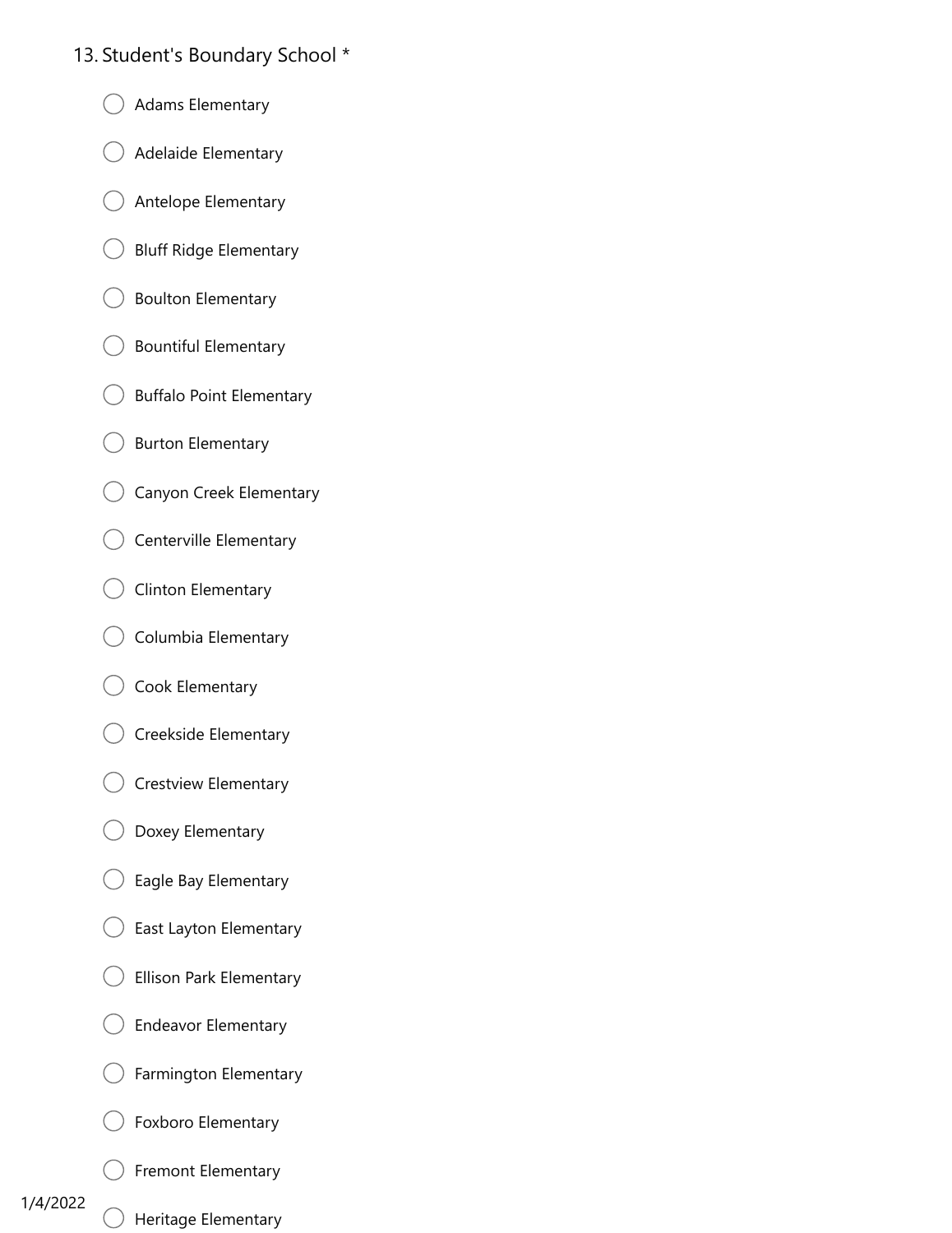- Hill Field Elementary
- Holbrook Elementary
- Holt Elementary €
- Kay's Creek Elementary  $\left($
- Kaysville Elementary  $($ )
- $\left(\begin{array}{c} \end{array}\right)$ King Elementary
- Knowlton Elementary  $( )$
- Lakeside Elementary €
- Layton Elementary
- Lincoln Elementary €
- Meadowbrook Elementary
- Morgan Elementary  $\left($
- Mountain View Elementary
- Muir Elementary  $($ )
- Oak Hills Elementary  $($
- $($ ) Odyssey Elementary
- Orchard Elementary
- Parkside Elementary
- Reading Elementary
- Sand Springs Elementary
- Snow Horse Elementary
- South Clearfield Elementary
- South Weber Elementary
- Stewart Elementary (
- Sunburst Elementary €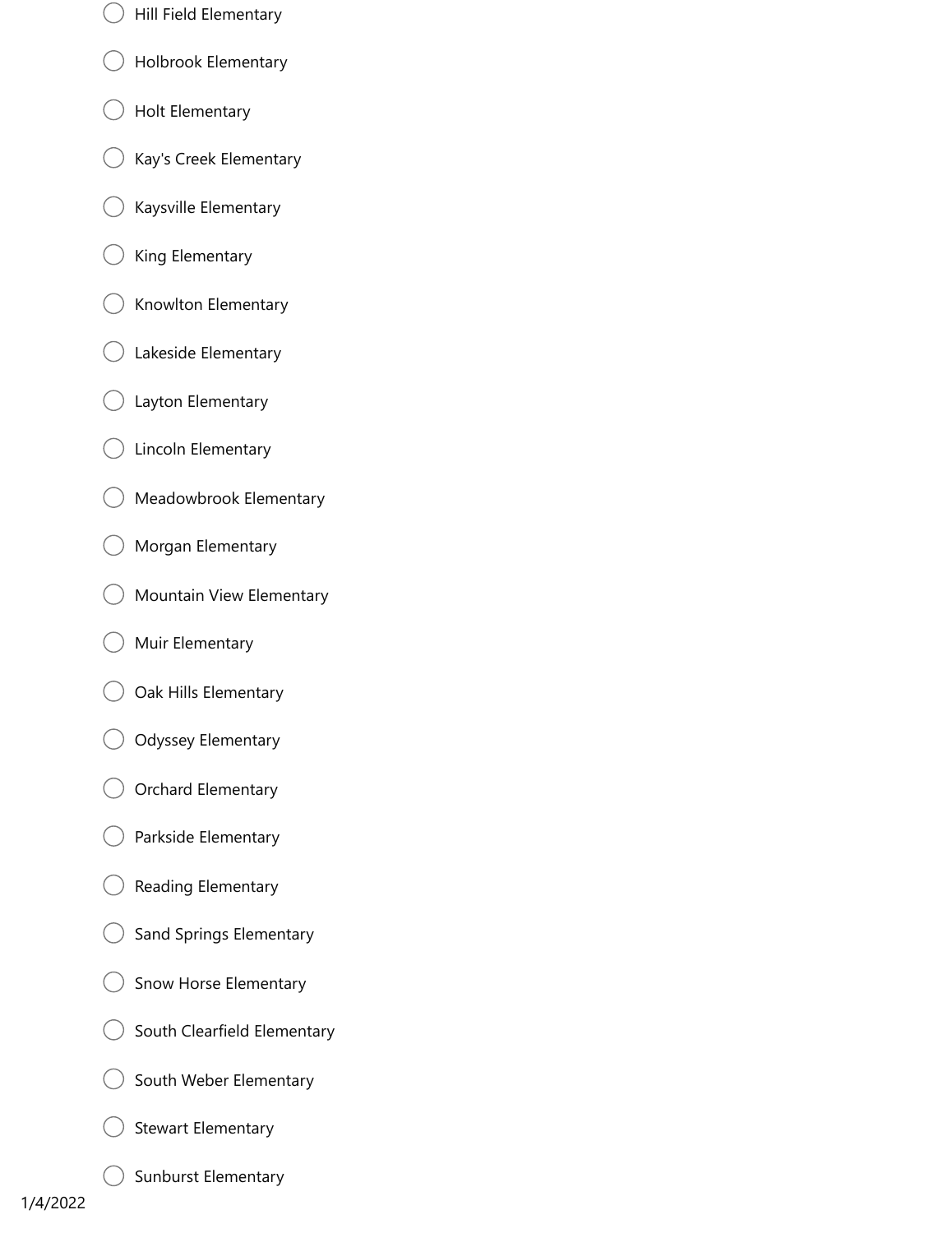- Sunset Elementary
- Syracuse Elementary
- Taylor Elementary €
- Tolman Elementary  $( )$
- Vae View Elementary  $( )$
- Valley View Elementary
- Wasatch Elementary
- West Bountiful Elementary
- West Clinton Elementary
- West Point Elementary
- Whitesides Elementary
- Windridge Elementary €  $\rightarrow$
- Woods Cross Elementary
- **Other**  $( )$

#### 14. Street Address Where Student Resides \*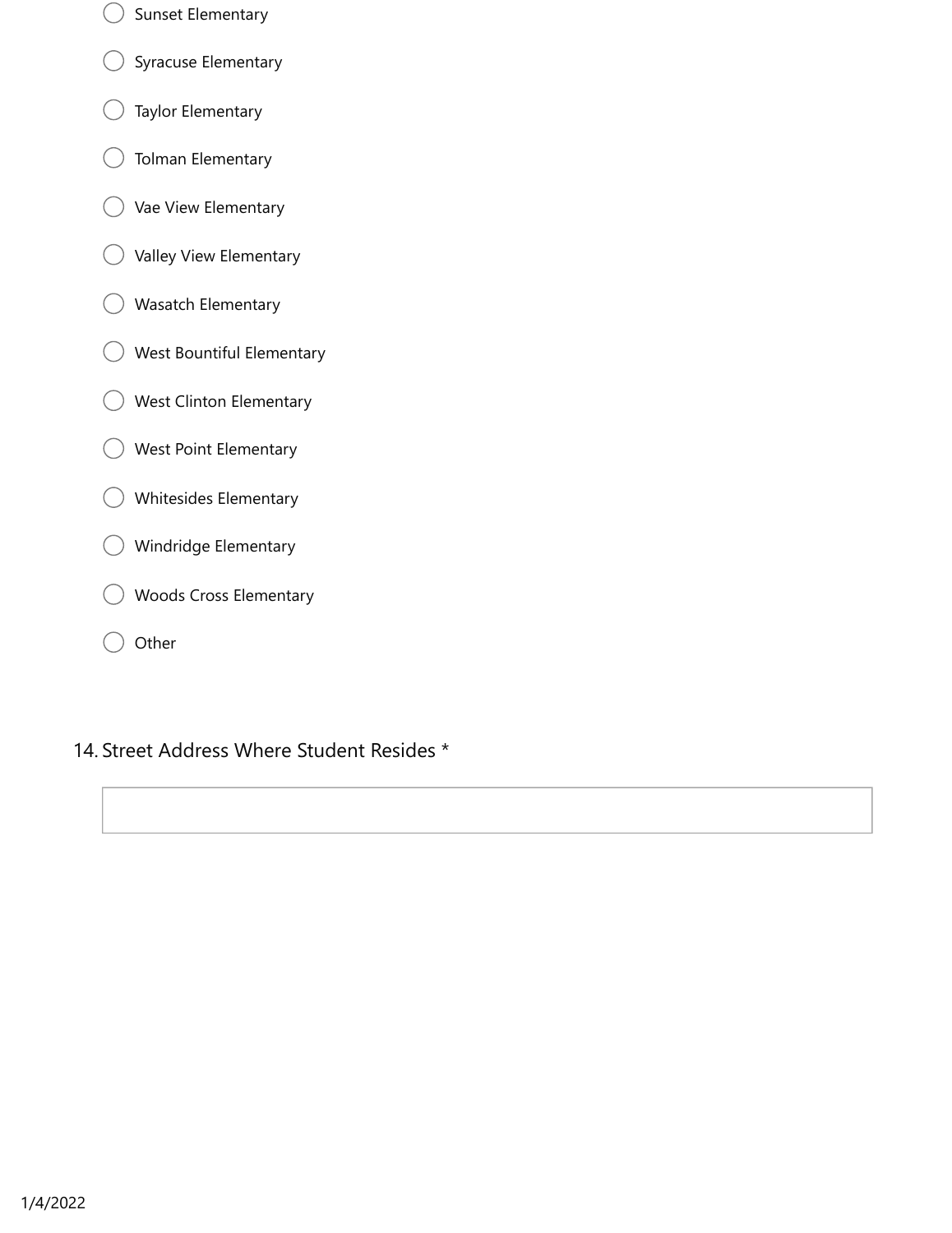#### 15. City \*

- Bountiful (
- Centerville  $\left($
- Clearfield
- Clinton  $\left($  $\rightarrow$
- Farmington  $\left($
- Fruit Heights €
- Kaysville  $\left($
- Layton €
- North Salt Lake
- South Weber (
- Syracuse
- West Bountiful
- West Point
- Woods Cross



Other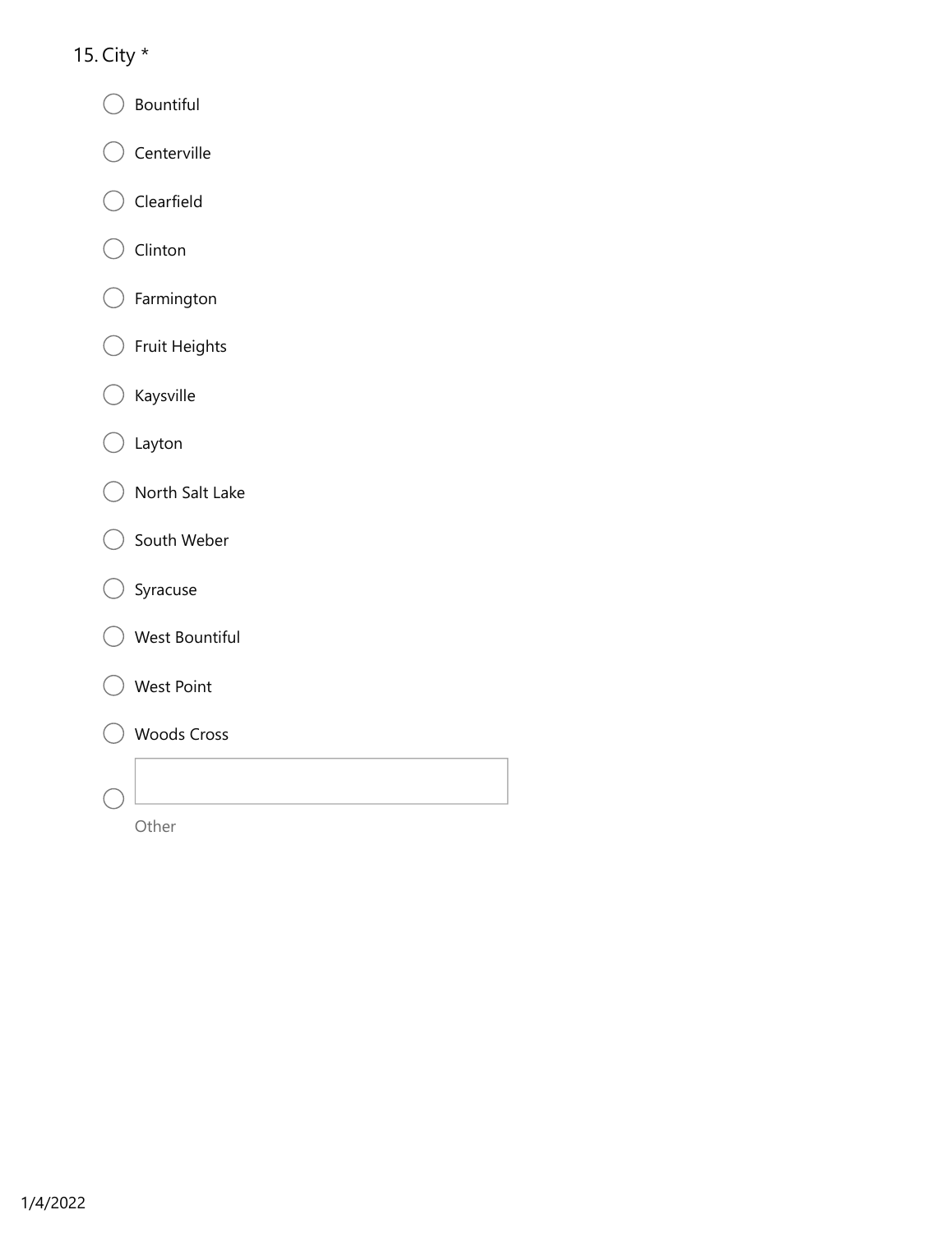#### 16. Zip Code \*

- 84010
- $\big)$  84014
- 84015
- $\bigcirc$  84025  $\left($
- $\big)$  84037
- $\bigcirc$  84040 €
- $\bigcirc$  84041 €
- $\bigcirc$  84054 €
- $\big)$  84075
- 84087
- 84315
- $\big)$  84405 Other

#### 17. Parent/Guardian Name \*

#### 18. Parent/Guardian Email Address \*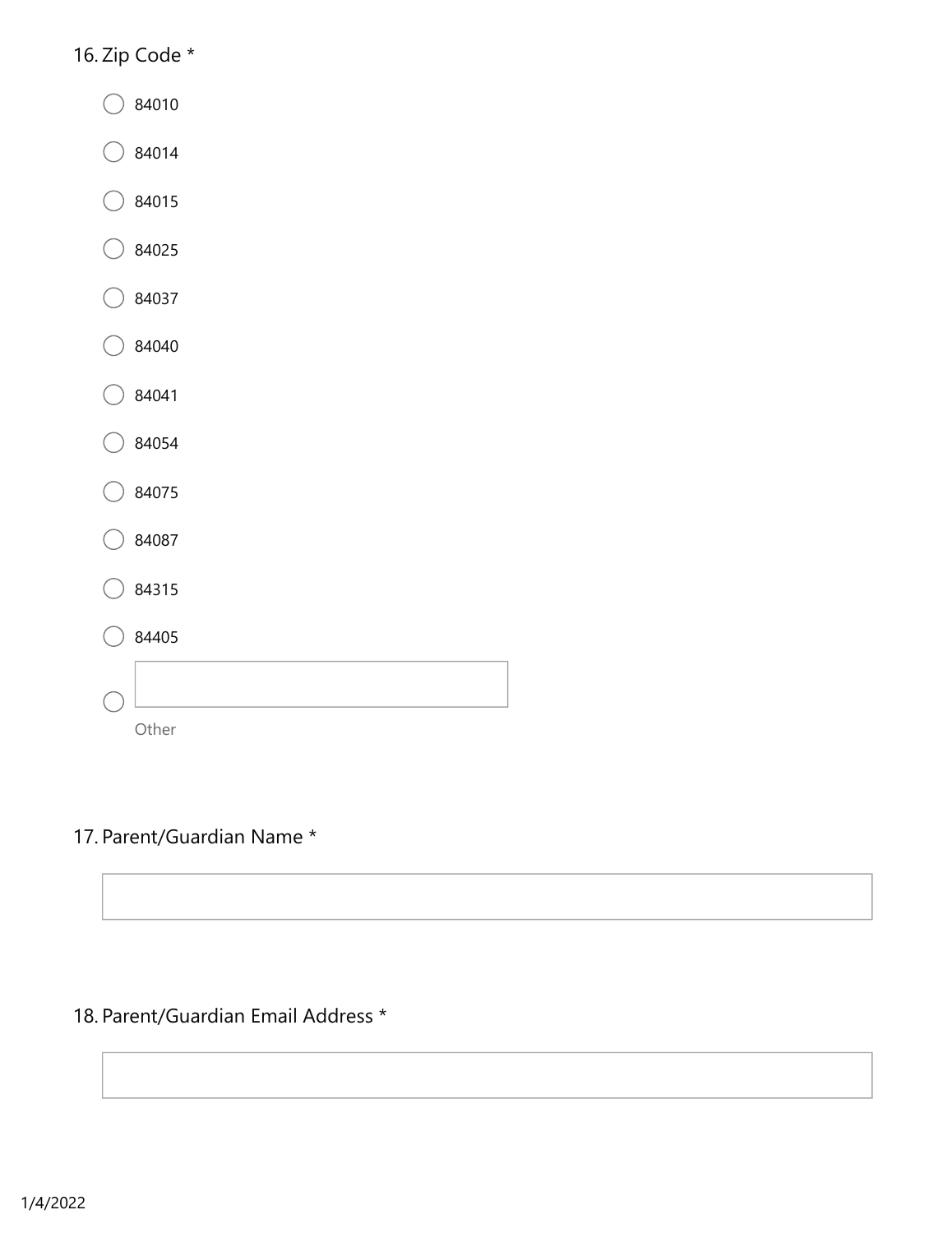#### 19. Parent/Guardian phone number(s) \*

#### 20. Immersion School Requested \*

- Buffalo Point Elementary (Spanish)
- Canyon Creek Elementary (Spanish)
- Eagle Bay Elementary (Spanish) (
- Foxboro Elementary (French)
- Heritage Elementary (Chinese)  $($ )
- Lincoln Elementary (Spanish)
- Morgan Elementary (French)
- Muir Elementary (Chinese)
- Odyssey Elementary (French)
- Sand Springs Elementary (Spanish)
- Stewart Elementary (Chinese)
- Syracuse Elementary (Chinese)  $\left($

21. Do you currently have other student's in a Davis School District immersion program? \*

Yes

No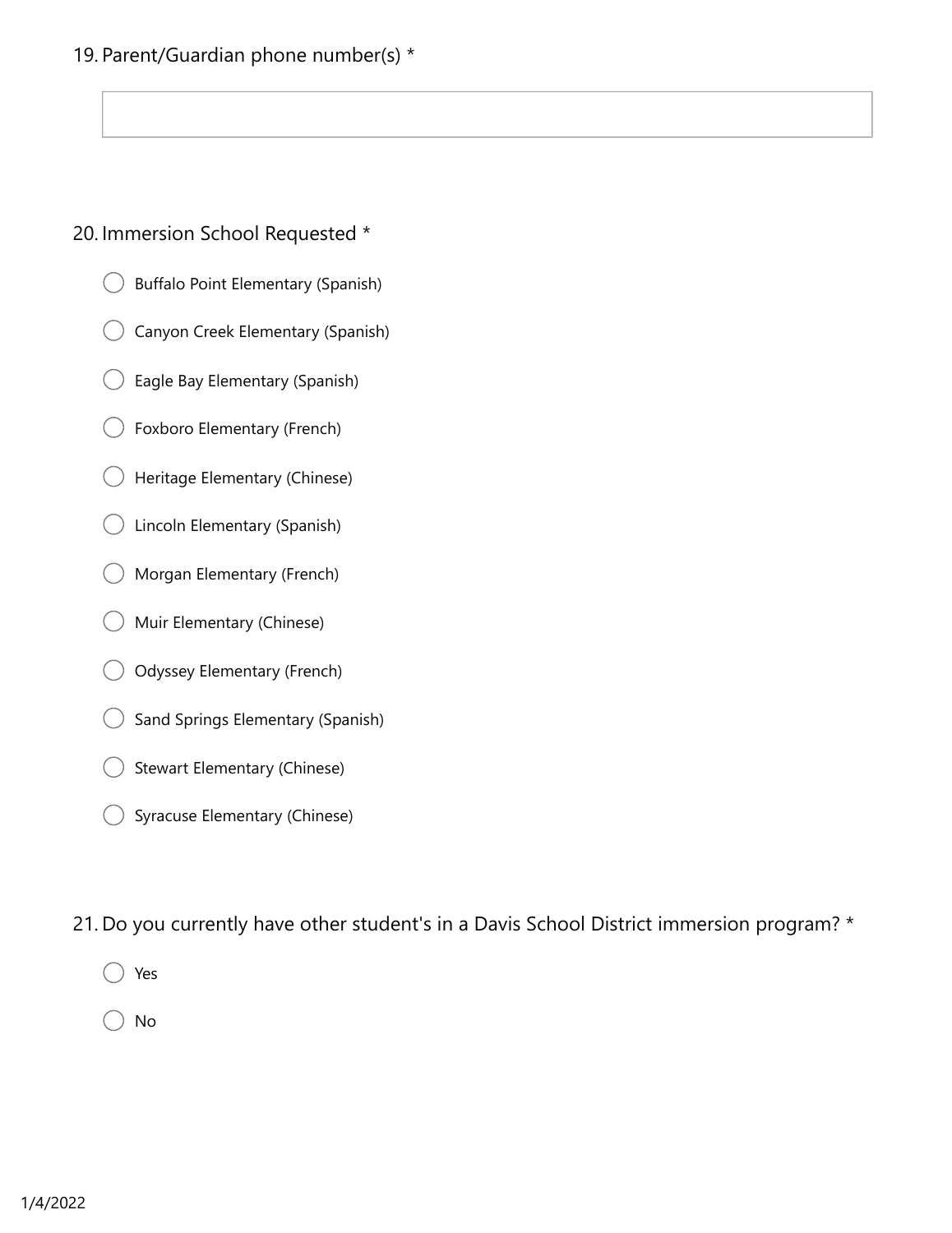- 22. Which immersion school are your other children currently attending? \*
	- Buffalo Point Elementary (Spanish)  $($ )
	- Canyon Creek Elementary (Spanish)
	- Eagle Bay Elementary (Spanish)
	- Foxboro Elementary (French)
	- Heritage Elementary (Chinese)
	- Lincoln Elementary (Spanish)  $($ )
	- Morgan Elementary (French)  $($ )
	- Muir Elementary (Chinese)
	- Odyssey Elementary (French)
	- Sand Springs Elementary (Spanish)
	- Stewart Elementary (Chinese)
	- Syracuse Elementary (Chinese)

23. When did your oldest child start in the immersion program in Davis School District? \*

- The 2016-2017 school year or earlier
- The 2017-2018 school year or later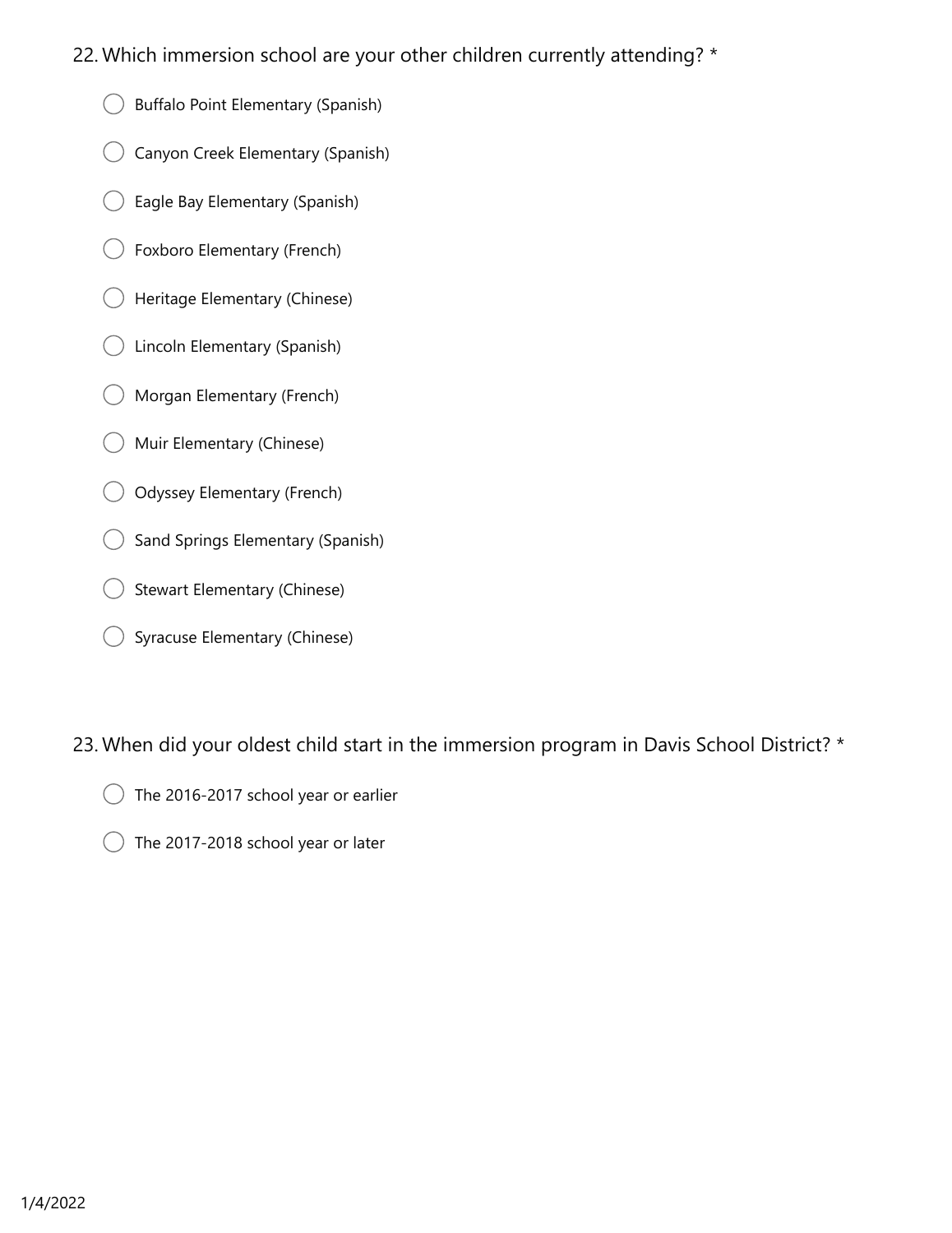24. Which language(s) did your child first learn to speak? \*



#### 25. What language is primarily spoken in your home? \*



26. What languages, other than English, does your child understand? \*

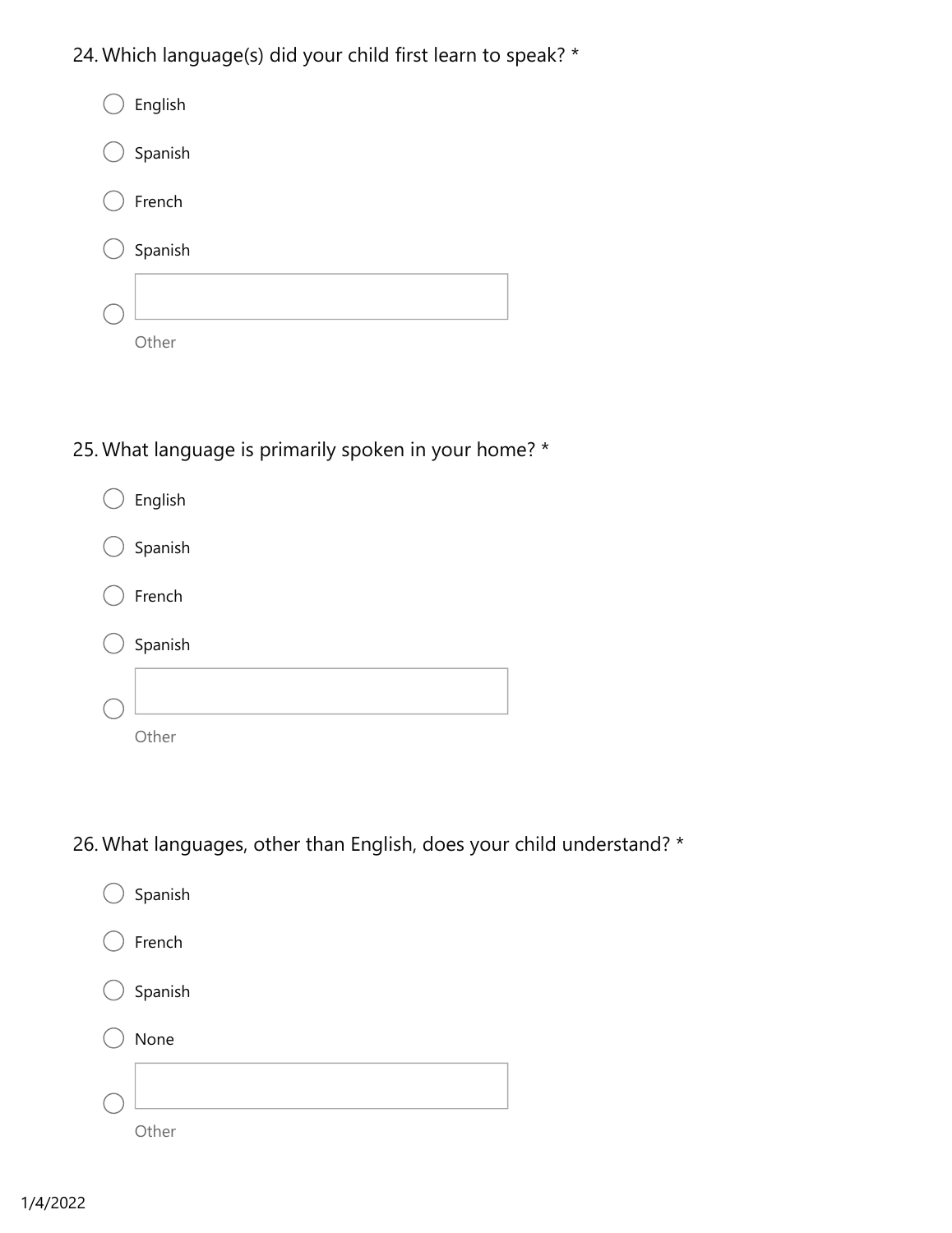## Thank you for visiting!

Please feel free to come back and complete the application another time.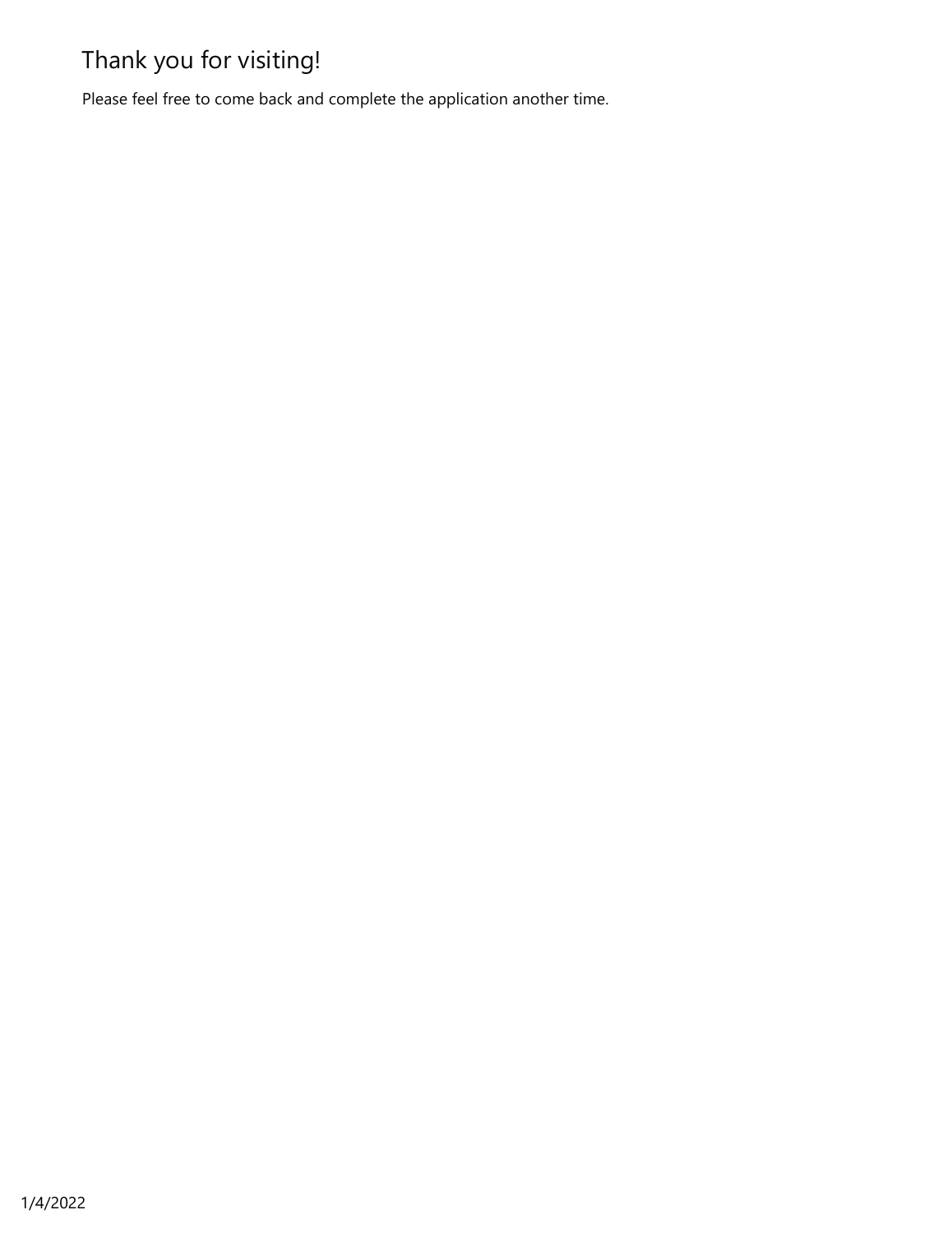Please indicate that you understand the following conditions of the Immersion Program.

27. I understand that I am responsible for my child's transportation to and from the immersion school. \*

Yes.

28. I understand that siblings may apply for a boundary variance or open enrollment permit at the immersion school, but it can only be granted by the principal on a space available basis. \*

◯ Yes

29. I understand that, should there be more applications for a school than there are spots available in the program, students will be placed into a lottery for acceptance. \*

Yes

30. I understand that, upon placement in the immersion program, my child will be placed in an immersion feeder program through Elementary and Junior High School. I also understand that it is possible that immersion schools and school boundaries may change over time, in which case I would still be responsible for my child's transportation to and from the immersion school. \*

Yes

31. I understand that younger siblings of new families admitted into immersion classes will not be given automatic entrance into the program. \*

Yes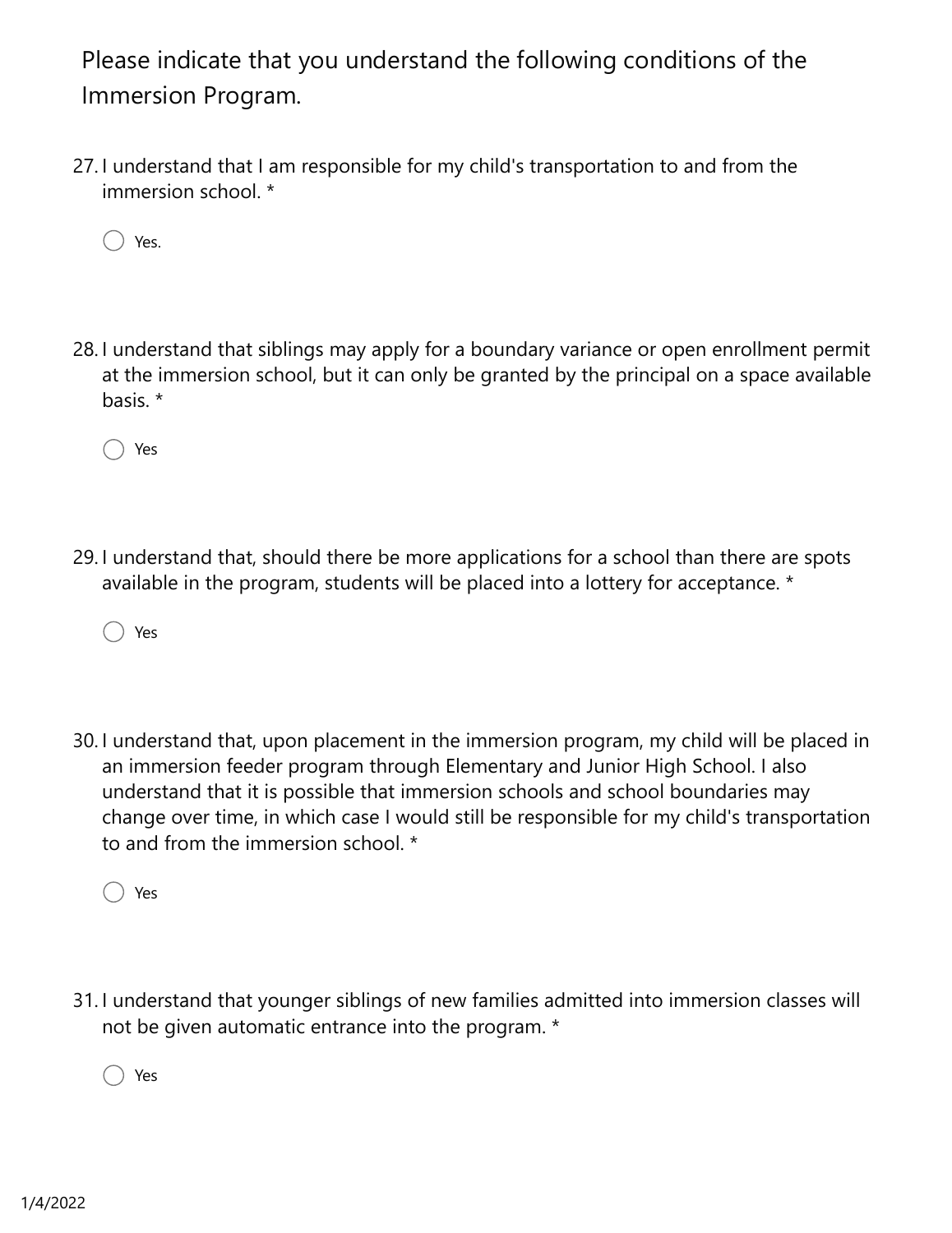32. I understand that immersion classrooms receive many visitors and will let the school know if consent for my child's picture to be taken is not granted. \*

Yes

33. I understand that, in order to promote a healthy foundation in languaguage arts, it is expected that parents will read with their child in English for a minimum of 30 minutes per day. \*

Yes

34. I understand that attendance and punctuality are extremely important and that children need to be at school except for illness and extreme emergencies. \*

Yes

35. I understand that students might be placed in a multi-grade level class if necessary. \*

Yes

36. I understand that learning content in a second language is difficult. If a student is not excelling in their academics at an expected rate, the teachers and administrators will assess whether it is a language problem (student is having difficulty understanding the language) or an academic problem (the child understands the language but needs extra support in understanding the content). If it is determined that the child's academic problems exist because of the language, then placement in a traditional English class will be suggested. If it is found that the child understands the language of instruction, but needs more support in the content area, then it will be suggested that the child remain in the immersion class, and interventions be added to their educational plan. \*

Yes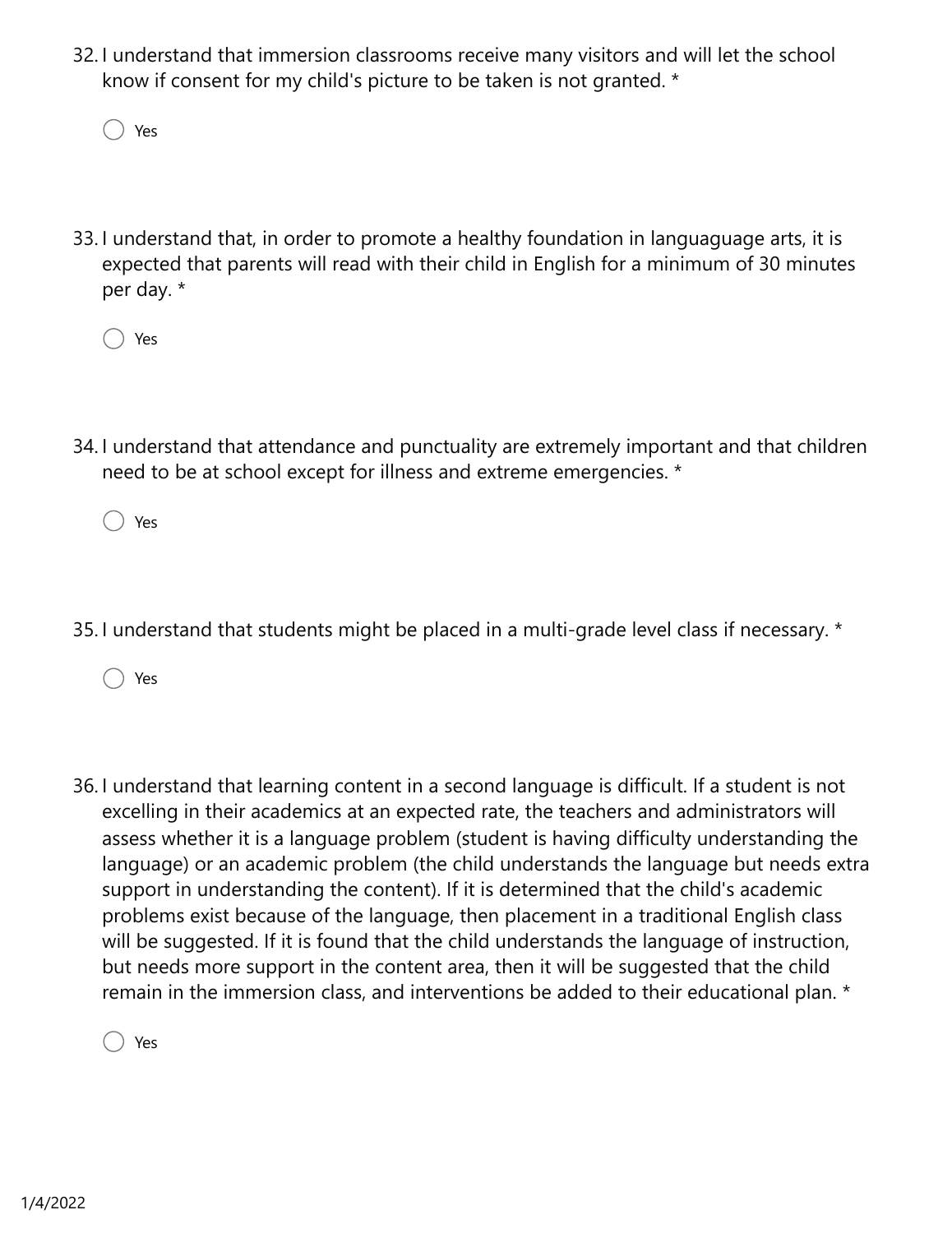#### 37. Is there any other information about your child you would like to share at this time?